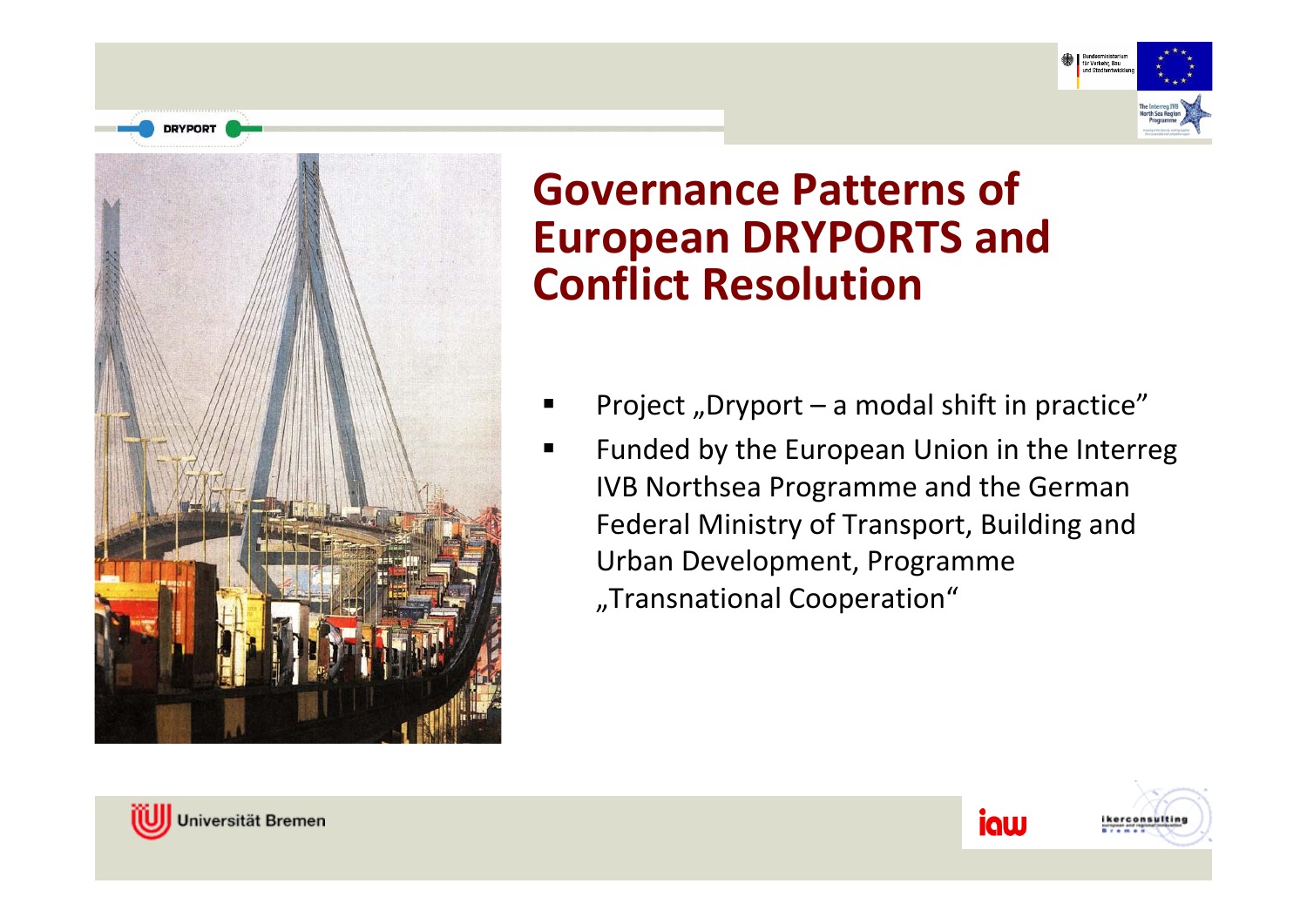- Dryports seem to be an answer, but what is the question?
- Which conditions would enable dryports to work
- as efficient partners for sea ports and as
- **ularable options for sustainable** logistics?
- > Suggestions for efficient integration of dryports into logistic chains, regional structures and business strategies



**DRYPORT** 



für Verkehr, Bau







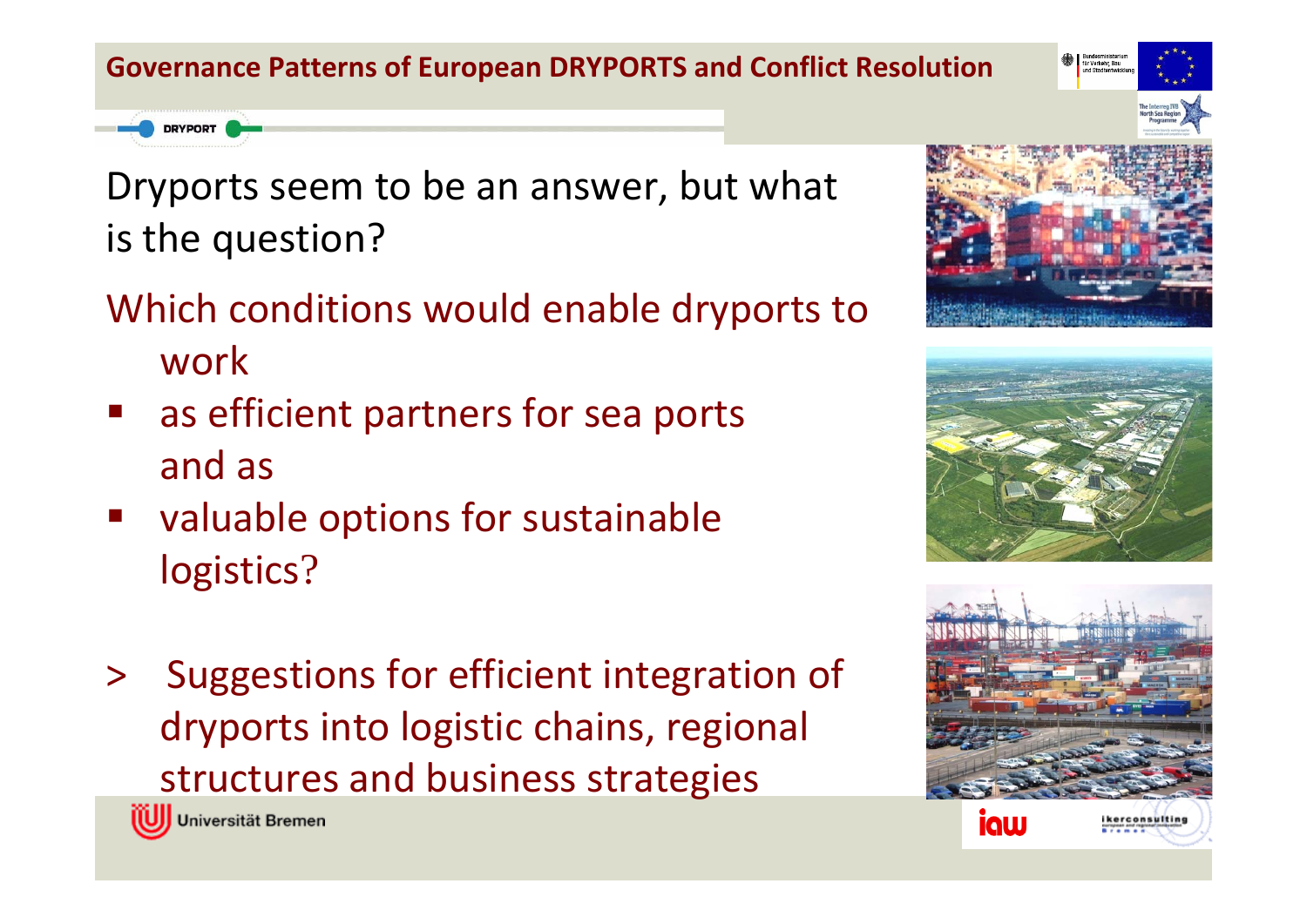

### Concentration and competition through

- Containerization
- ▶ Growing Ship Sizes

- ▶ Expanding World Wide Trade
- ▶ Integration of logistics chains



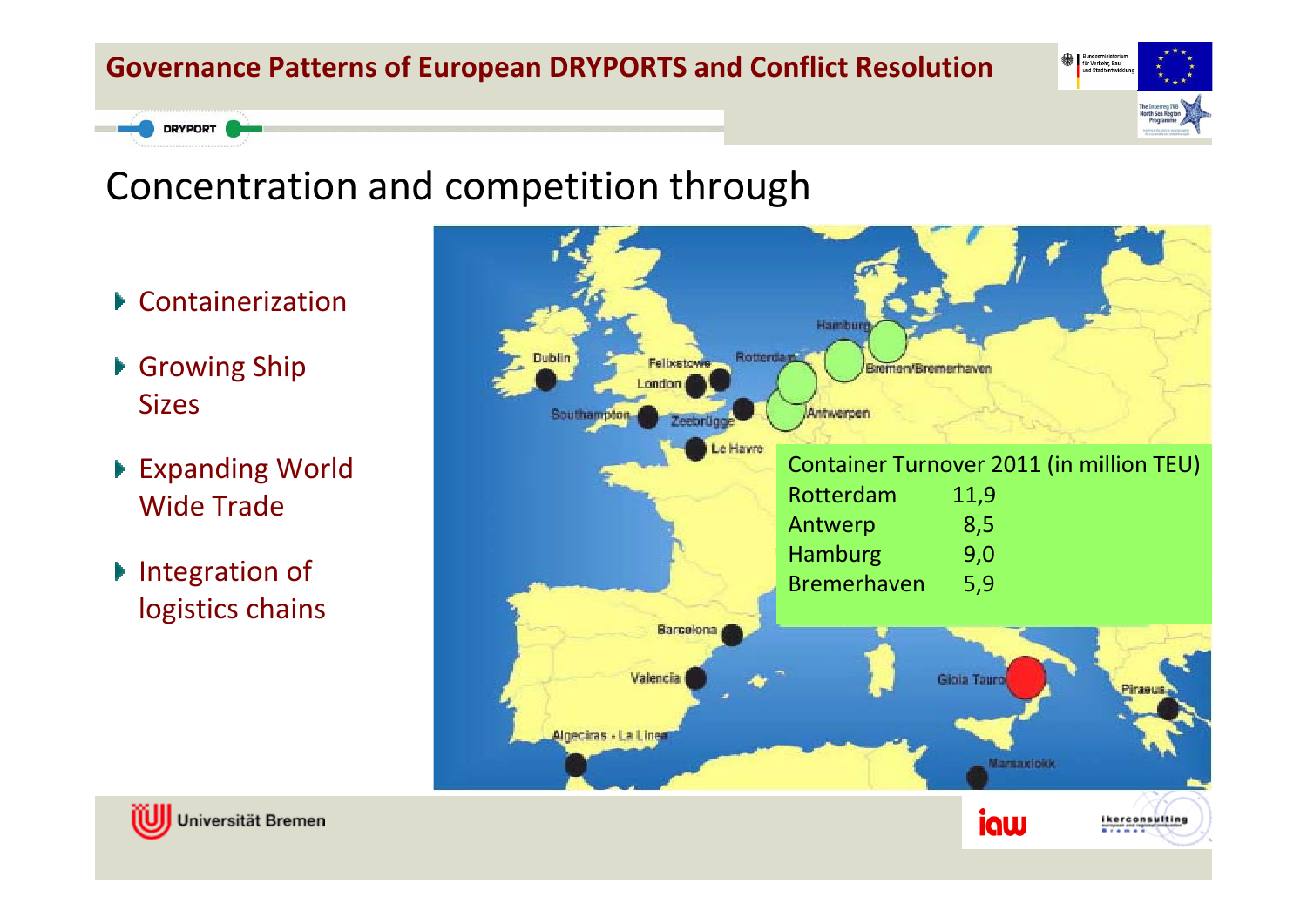#### Rundoeminietori **Bundesministeriu**

#### **DRYPORT**

### Consequences

- T. Congestion of port capacities and hinterland connections
- T. Lack of space / Missing options for expansion
- T. **EXEC** Land use conflicts / Restrictions by spatial planning
- $\mathcal{L}_{\text{max}}$ **Burden on environment**
- b. Decreasing acceptance









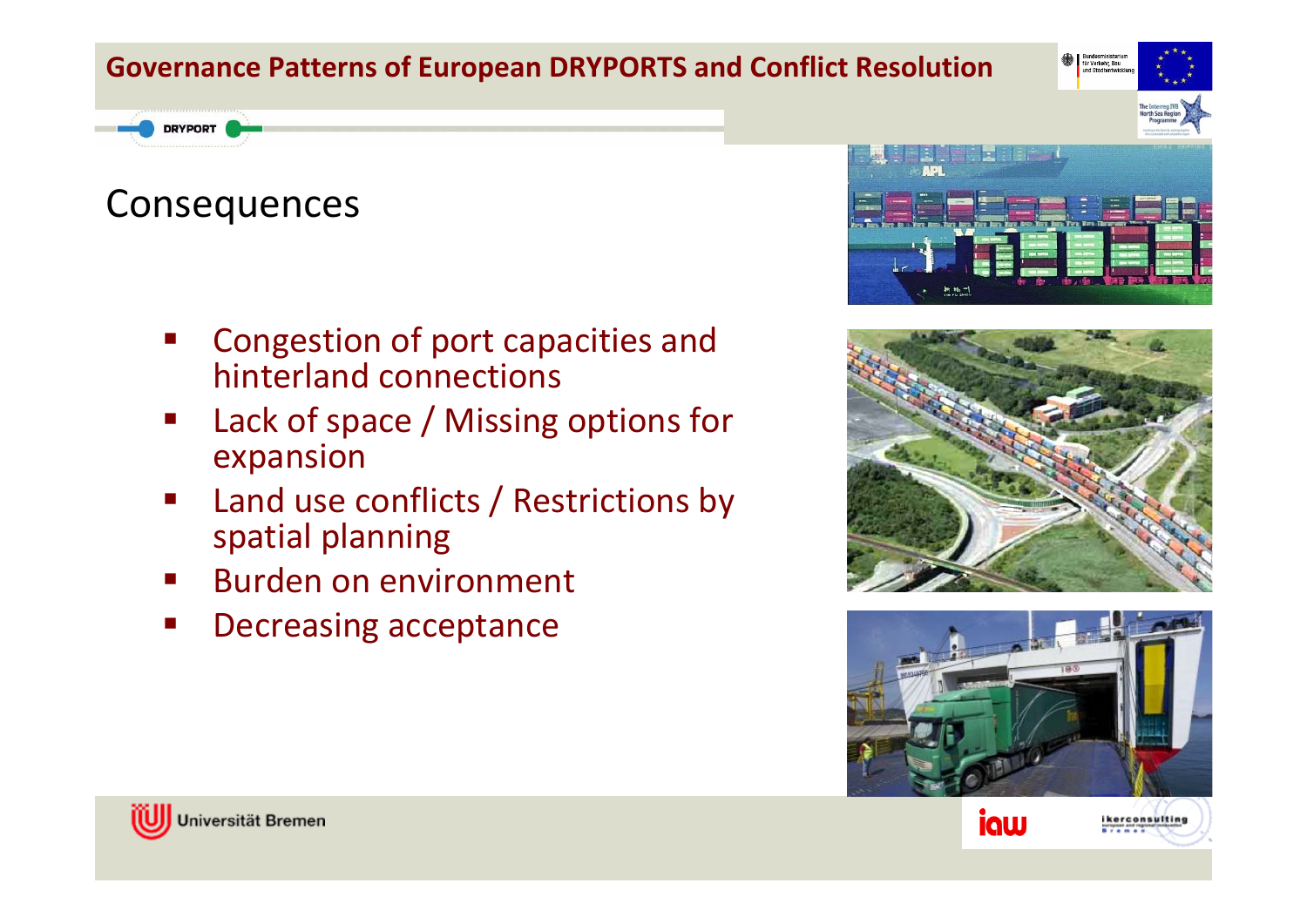









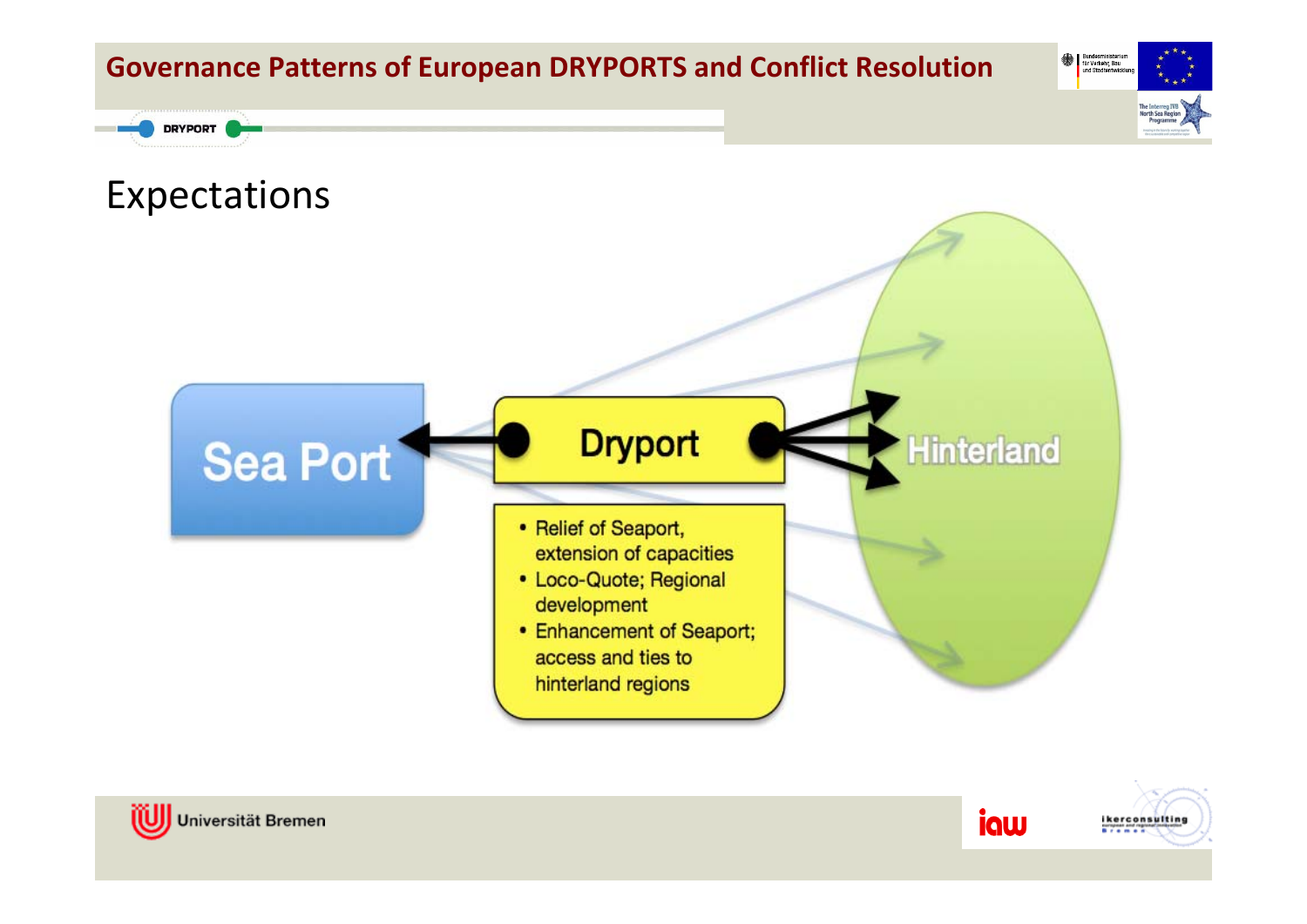

### Four Cases in the North Sea Region

- $\mathcal{L}^{\mathcal{A}}$  Bremen/Bremer‐ haven
- $\mathcal{L}_{\text{max}}$  Gothenburg/Fal‐ köping
- $\mathcal{L}_{\mathcal{A}}$ **E** Haven Gateway
- $\mathcal{L}_{\mathcal{A}}$ Zeebrugge







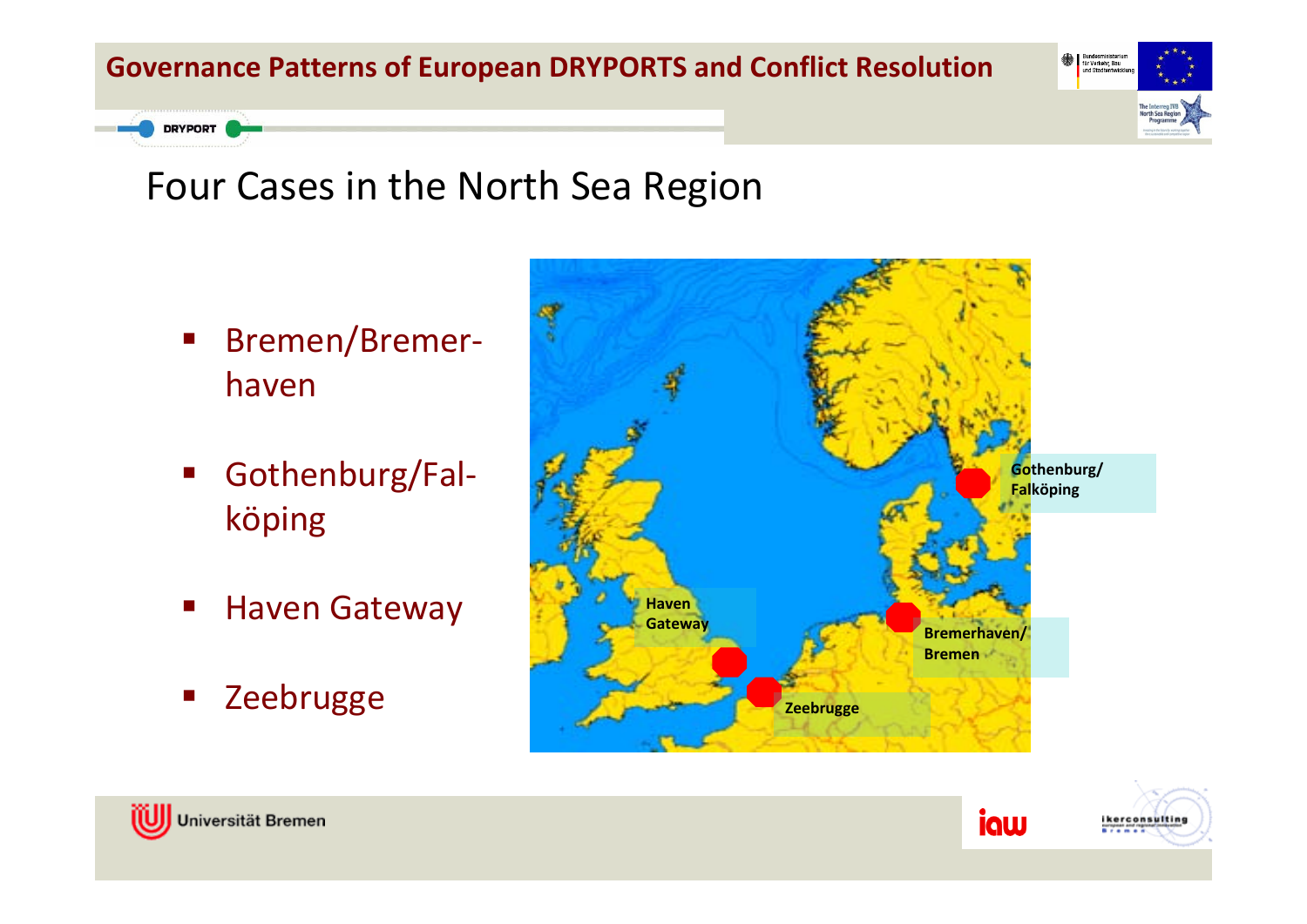Bundesministeriu<br>für Verkehr, Bau

### Complex conditions for the function of dryports:

Integration in logistic chains (functional dimension)

- Infrastructure (multimodal etc.)
- Spatial structure (freight village etc.)
- Connection to sea port (shuttle rail or barge)
- Integration in regional structures (regional dimension)
	- local content/added value
	- spatial and environmental conditions
	- job creation and generation of income
- Integration in business strategies (economic dimension)
	- business models
	- enterprise strategies
	- competition vs. cooperation



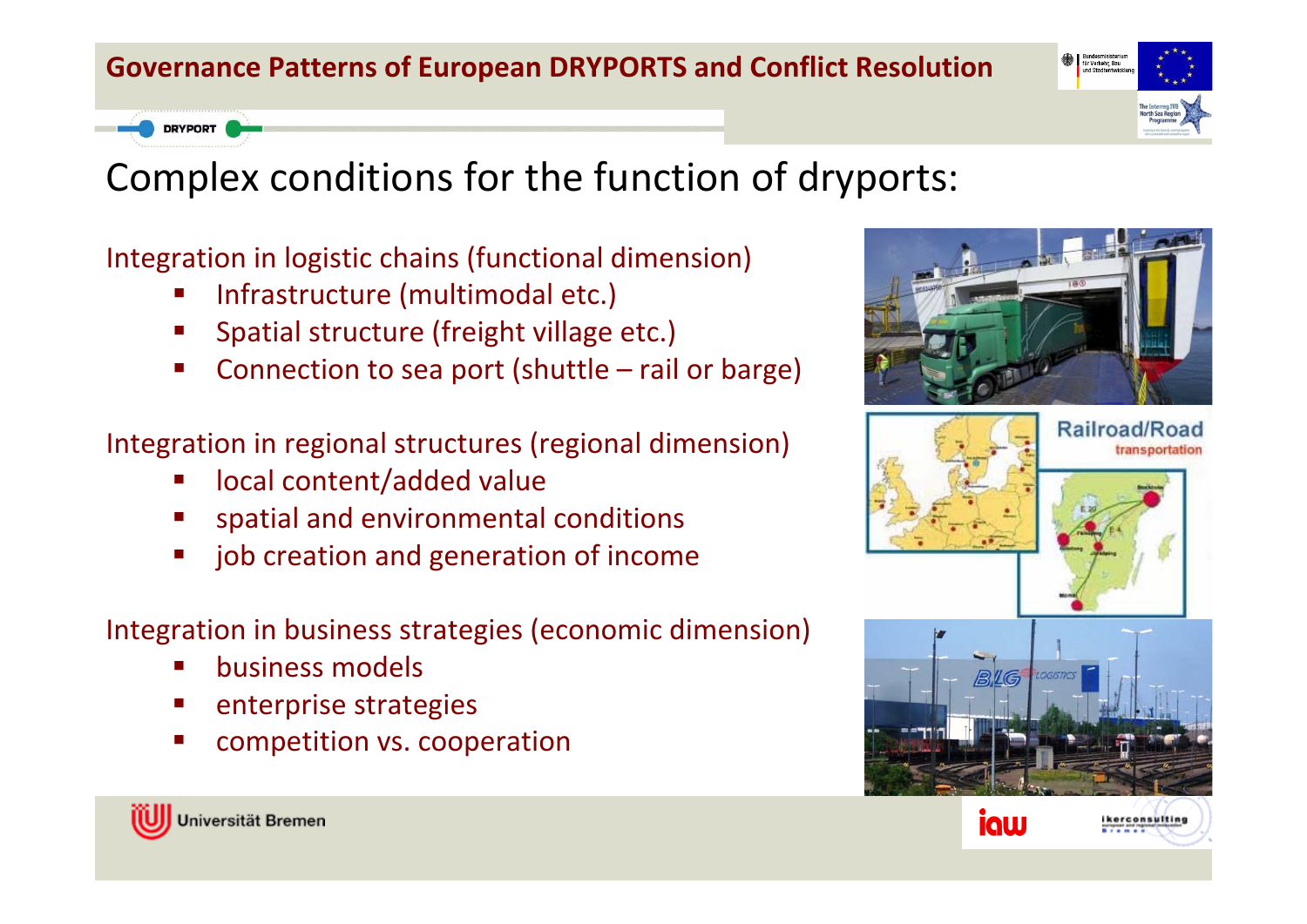

## Multiplication of options for relevant stakeholders:

**Economic Integration** (in stakeholder strategies, hinterland connections etc.)

**Functional Integration** (infrastructures, spatial planning and structures, connection to sea port)

#### **Regional/political Integration**

(Economic impact on regional level, conflicts of interest: citizens, private sector, state)

**Dryport**





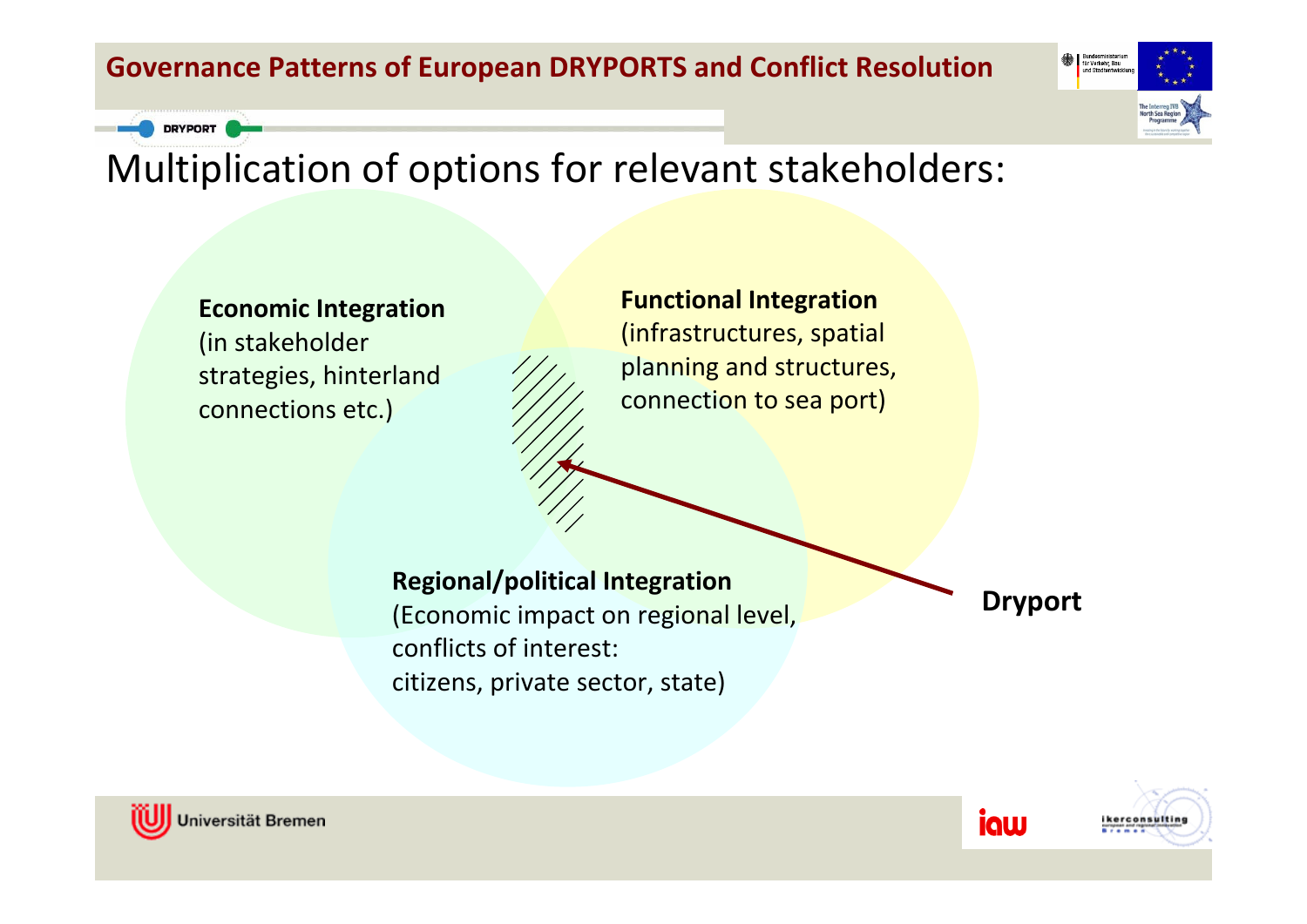

Key problem: Governance solutions for the integration of dryports

- Transfer of responsibilities for common interest to one of the involved partners (Zeebrugge)
- **Establishment of new institution for management of** cooperation (Bremen)
- Public authority to pull the strings (Falköping)
- ■ Coordination left up to the market (Haven Gateway)



**DRYPORT** 



iaw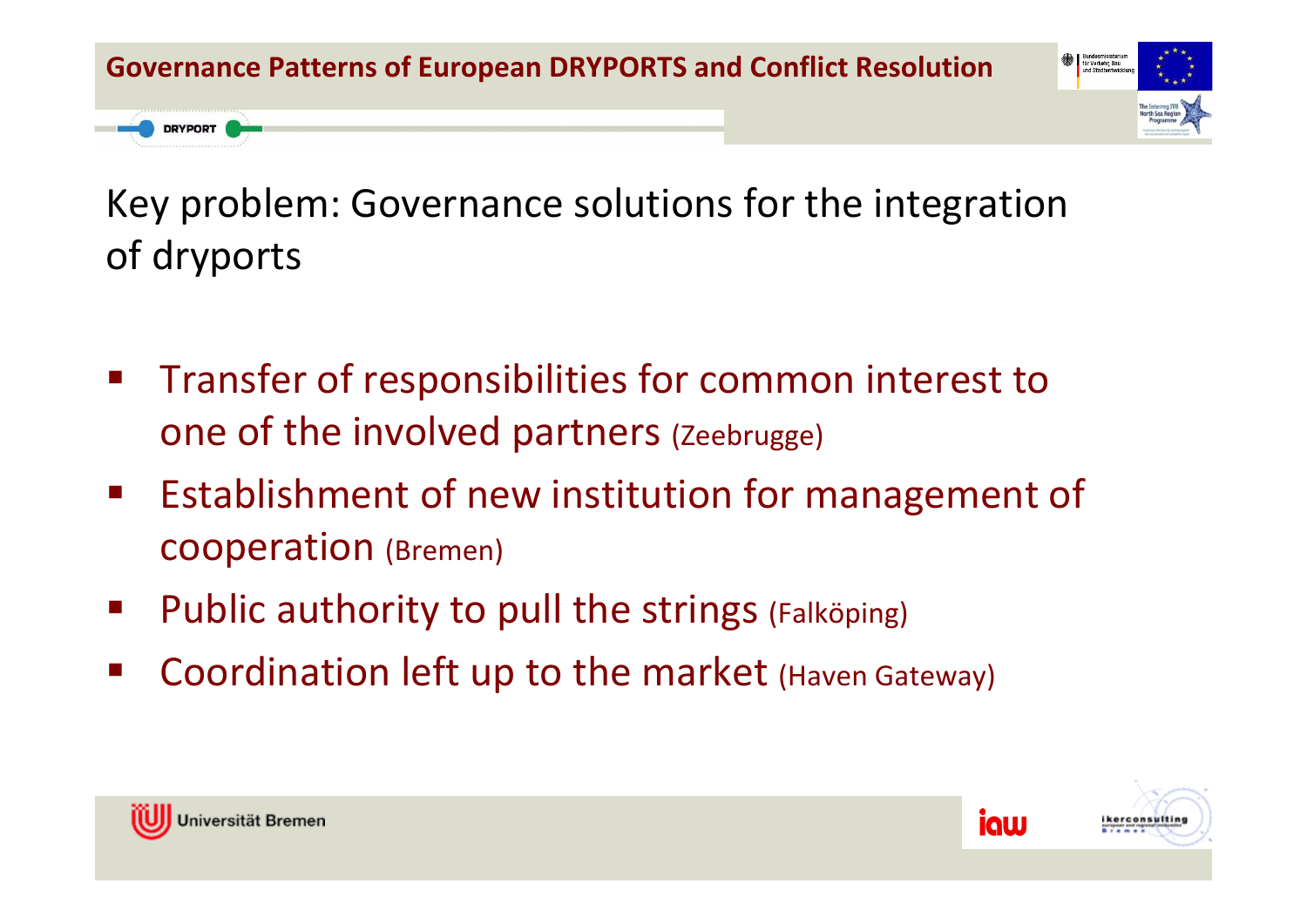

## Conclusion

**DRYPORT** 

- 1.Multiplication of options is <sup>a</sup> general aim
- 2.Competition between ports takes place in hinterland
- 3. Establishment and operation of dryports is <sup>a</sup> complex (triple) task of integration
- 4.Management of cooperation (governance) is essential





iaw